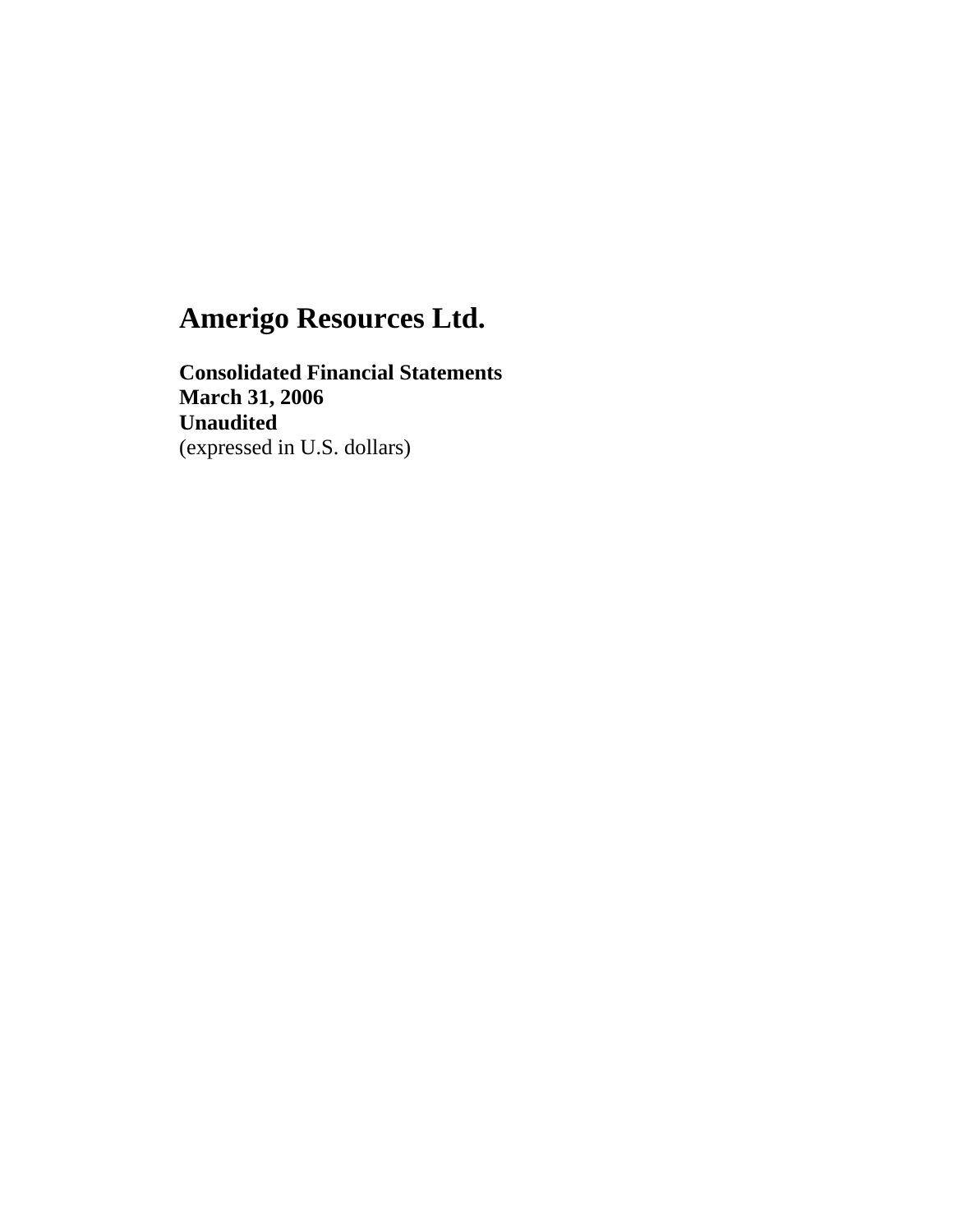Consolidated Balance Sheets (Unaudited)

(expressed in U.S. dollars)

|                                                                                                                                                                                                                       | <b>March 31</b><br>2006<br>\$                                            | December 31<br>2005<br>\$                                   |
|-----------------------------------------------------------------------------------------------------------------------------------------------------------------------------------------------------------------------|--------------------------------------------------------------------------|-------------------------------------------------------------|
| <b>Assets</b>                                                                                                                                                                                                         |                                                                          |                                                             |
| <b>Current assets</b><br>Cash and cash equivalents<br>Accounts receivable<br>Prepaid expenses<br>Plant supplies and inventory                                                                                         | 15,453,290<br>9,566,449<br>1,050,961<br>2,405,079                        | 12,953,516<br>9,267,610<br>638,337<br>2,392,017             |
|                                                                                                                                                                                                                       | 28,475,779                                                               | 25,251,480                                                  |
| <b>Investment in Nikos Explorations</b><br><b>Investment in Chariot Resources (Note 7)</b><br><b>Mineral property, plant and equipment - net (Note 2)</b><br><b>Contractual rights</b> – net (Note 3)<br><b>Other</b> | 936,747<br>10,307,046<br>59,126,439<br>8,183,383<br>16,457               | 936,747<br>52,725,600<br>8,305,083<br>20,540                |
|                                                                                                                                                                                                                       | 107,045,851                                                              | 87,239,450                                                  |
| <b>Liabilities</b>                                                                                                                                                                                                    |                                                                          |                                                             |
| <b>Current liabilities</b><br>Accounts payable and accrued liabilities<br>Dividends payable<br>El Teniente royalty payable (Note 6)<br>Due to related parties (Note 4)<br>Note and interest payable                   | 9,711,245<br>3,621,713<br>3,010,254<br>47,156<br>3,889,197<br>20,279,565 | 9,906,820<br>3,205,525<br>59,789<br>3,842,983<br>17,015,117 |
| Other payables<br><b>Asset retirement obligation</b><br><b>Future income tax</b><br><b>Minority interest</b>                                                                                                          | 631,574<br>2,230,535<br>3,889,396<br>1,000<br>27,032,070                 | 569,920<br>2,193,448<br>4,169,112<br>1,000<br>23,948,597    |
| <b>Shareholders' Equity</b><br><b>Capital stock</b> (Note 5)                                                                                                                                                          | 55,493,499                                                               | 39,451,043                                                  |
| Value assigned to stock options (Note $5(b)$ )<br><b>Retained earnings</b><br><b>Cumulative translation adjustment</b>                                                                                                | 914,611<br>23,627,781<br>(22, 110)                                       | 1,219,194<br>22,642,726<br>(22, 110)                        |
|                                                                                                                                                                                                                       | 80,013,781                                                               | 63,290,853                                                  |
|                                                                                                                                                                                                                       | 107,045,851                                                              | 87,239,450                                                  |

### **Approved by the Board of Directors**

"Robert J. Gayton" Christian Corporation Corporation Corporation Corporation Corporation Corporation Corporation Corporation Corporation Corporation Corporation Corporation Corporation Corporation Corporation Corporation C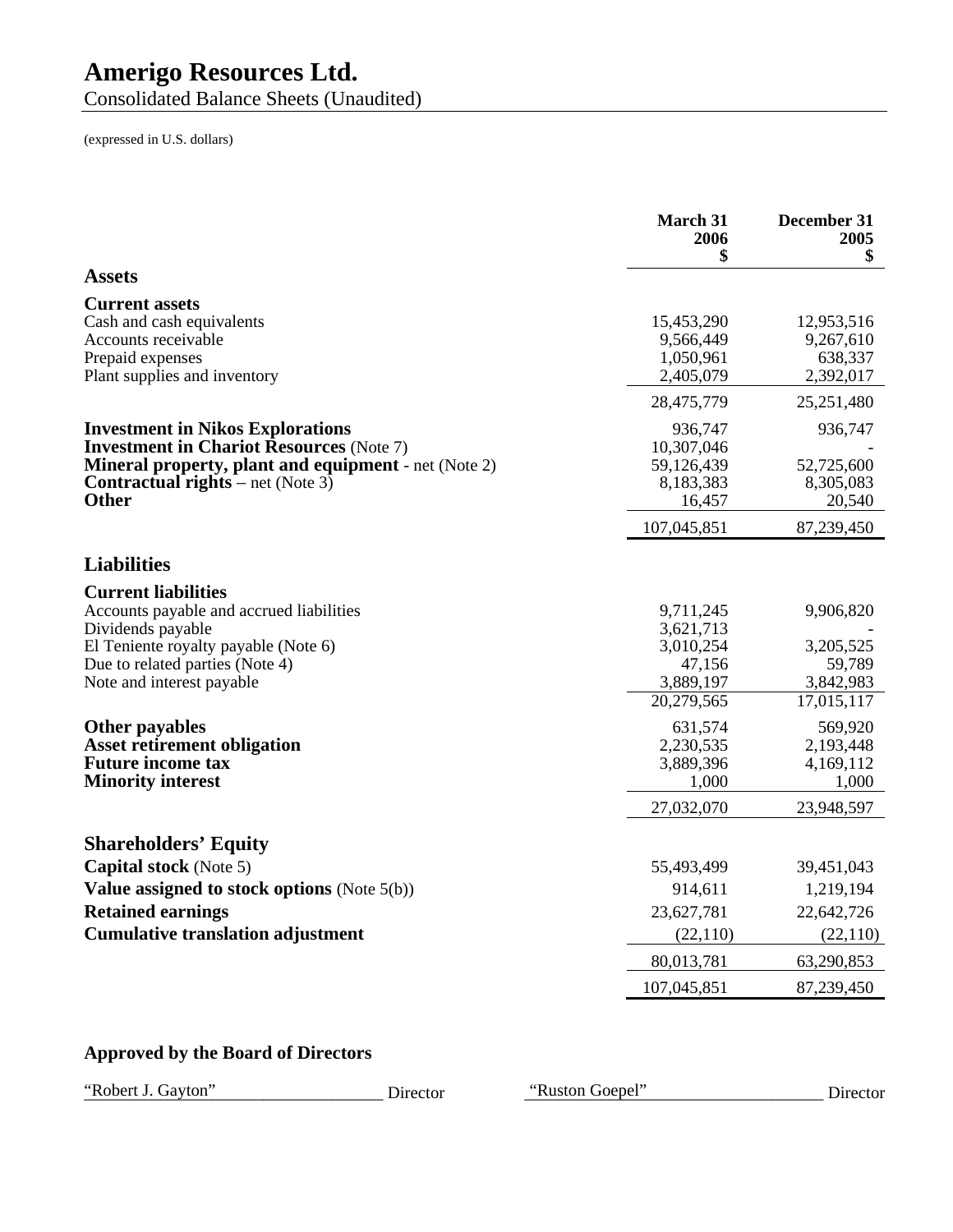Consolidated Statements of Operations (Unaudited)

(expressed in U.S. dollars)

|                                              | Three months ended<br><b>March 31, 2006</b> | Three months ended<br><b>March 31, 2005</b> |
|----------------------------------------------|---------------------------------------------|---------------------------------------------|
|                                              | \$                                          |                                             |
| Revenue, net of smelter and refinery charges | 16,352,741                                  | 8,398,280                                   |
| Other revenue                                | 685,002                                     |                                             |
| <b>Total revenue</b>                         | 17,037,743                                  | 8,398,280                                   |
| <b>Costs</b>                                 |                                             |                                             |
| Production costs                             | 7,246,857                                   | 3,771,742                                   |
| El Teniente royalty (Note 6)                 | 2,607,462                                   | 1,407,948                                   |
| Depreciation and amortization                | 397,210                                     | 297,587                                     |
| Administration                               | 333,659                                     | 227,968                                     |
| Transportation                               | 205,039                                     | 157,121                                     |
| Asset retirement accretion cost              | 37,087                                      | 34,661                                      |
| <b>Cost of sales</b>                         | 10,827,314                                  | 5,897,027                                   |
|                                              | 6,210,429                                   | 2,501,253                                   |
| <b>Other expenses</b>                        |                                             |                                             |
| Transfer agent and filing fees               | 62,362                                      | 56,935                                      |
| Salaries, consulting and professional fees   | 131,481                                     | 121,677                                     |
| Office expense                               | 102,645                                     | 34,959                                      |
| Interest expense                             | 46,664                                      | 2,879                                       |
| Management fees                              | 267,748                                     | 46,454                                      |
| Stock-based compensation (Note 5(b))         | 203,598                                     | 504,760                                     |
| Insurance expense                            | 13,066                                      | 11,370                                      |
| Shareholder information                      | 24,773                                      | 9,804                                       |
|                                              | 852,337                                     | 788,838                                     |
| Earnings before the undernoted items         | 5,358,092                                   | 1,712,415                                   |
| Interest income                              | 107,092                                     | 50,836                                      |
| Other income                                 | 10,785                                      | 16,129                                      |
| Foreign exchange gain (expense)              | (42, 107)                                   | 220,737                                     |
| Earnings before taxes and minority interest  | 5,433,862                                   | 2,000,117                                   |
| Income tax expense, net of tax recoveries    | 699,514                                     | 243,176                                     |
|                                              | 4,734,348                                   | 1,756,941                                   |
| <b>Minority interest</b> (Note 4)            | 127,580                                     | 112,219                                     |
| Net earnings for the quarter                 | 4,606,768                                   | 1,644,722                                   |
| Retained earnings – beginning of quarter     | 22,642,726                                  | 7,803,036                                   |
| <b>Dividends</b>                             | (3,621,713)                                 |                                             |
| Retained earnings – end of quarter           | 23,627,781                                  | 9,447,758                                   |
| Earnings per share                           |                                             |                                             |
| <b>Basic</b>                                 | 0.0524                                      | 0.0237                                      |
| Diluted                                      | 0.0515                                      | 0.0186                                      |
|                                              |                                             |                                             |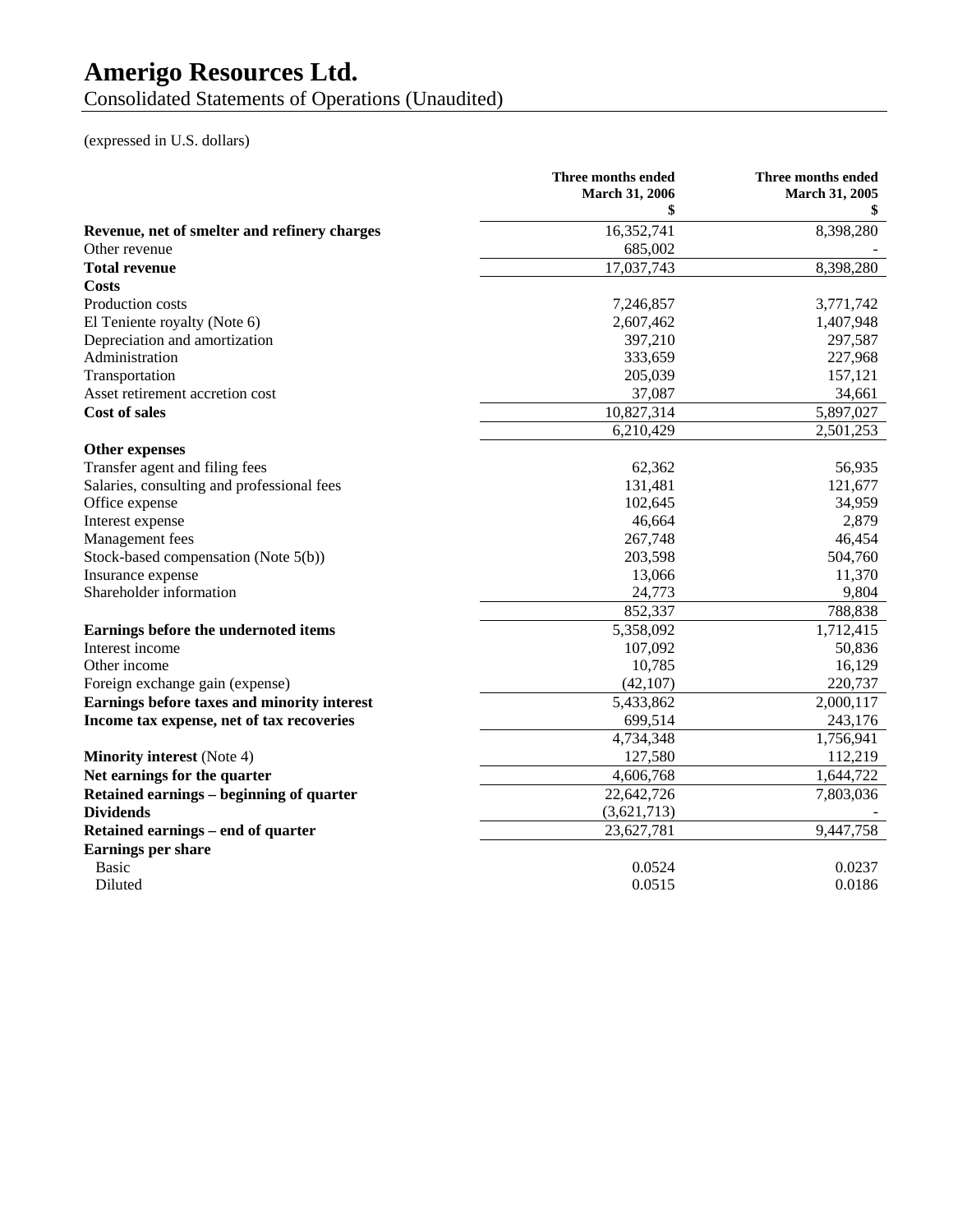Consolidated Statements of Cash Flows (Unaudited)

(expressed in U.S. dollars)

|                                                      | Three months ended<br><b>March 31, 2006</b><br>\$ | Three months ended<br>March 31, 2005<br>SS. |
|------------------------------------------------------|---------------------------------------------------|---------------------------------------------|
|                                                      |                                                   |                                             |
| <b>Cash flows from operating activities</b>          |                                                   |                                             |
| Net earnings for the quarter                         | 4,606,768                                         | 1,644,722                                   |
| Items not affecting cash -                           |                                                   |                                             |
| Income tax expense, net of (tax recoveries)          | (77, 455)                                         | 243,176                                     |
| Stock-based compensation                             | 203,598                                           | 504,760                                     |
| Depreciation and amortization                        | 397,210                                           | 297,587                                     |
| Asset retirement accretion cost                      | 37,087                                            | 34,661                                      |
|                                                      | 5,167,208                                         | 2,724,906                                   |
| Changes in non-cash working capital                  |                                                   |                                             |
| Accounts receivable                                  | (298, 839)                                        | 232,877                                     |
| Prepaid expenses                                     | (412, 624)                                        | (241, 862)                                  |
| Plant, supplies and inventory                        | (13,062)                                          | (214, 359)                                  |
| Accounts payable                                     | (195, 575)                                        | (456,008)                                   |
| Due to related parties                               | (12, 633)                                         | (6,482)                                     |
| El Teniente royalty payable                          | (195, 271)                                        | (273,083)                                   |
| Note and interest payable                            | 46,214                                            |                                             |
| Net cash provided by operating activities            | 4,085,418                                         | 1,765,989                                   |
| <b>Cash flows from investing activities</b>          |                                                   |                                             |
| Purchase of property, plant and equipment            | (6,798,049)                                       | (4,517,658)                                 |
| Purchase of investment in Chariot Resources          | (10, 307, 046)                                    |                                             |
| Net cash used in investing activities                | (17, 105, 095)                                    | (4,517,658)                                 |
| <b>Cash flows from financing activities</b>          |                                                   |                                             |
| Issuance of shares for cash – net of issue costs     | 15,534,275                                        | 3,339,301                                   |
| Other payables                                       | 61,654                                            | 29,638                                      |
| Net cash provided by financing activities            | 15,595,929                                        | 3,368,939                                   |
| Increase in cash and cash equivalents                |                                                   |                                             |
| due to exchange rate changes                         | (76, 478)                                         | (44,063)                                    |
| Net increase in cash and cash equivalents            | 2,499,774                                         | 573,207                                     |
| Cash and cash equivalents - Beginning of the quarter | 12,953,516                                        | 8,239,089                                   |
| Cash and cash equivalents - End of the quarter       | 15,453,290                                        | 8,812,296                                   |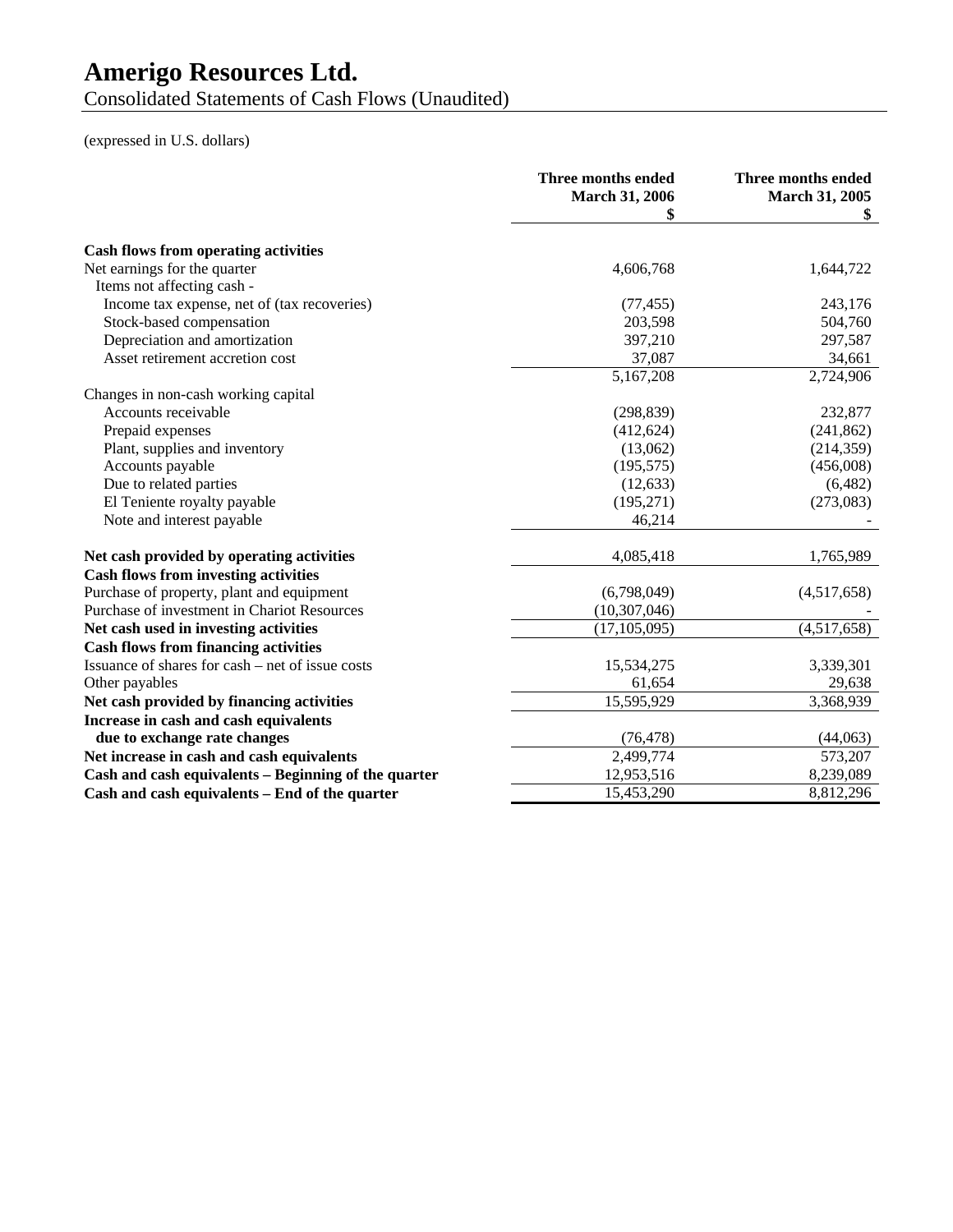Consolidated Statements of Shareholders' Equity (Unaudited)

### (expressed in U.S. dollars)

|                             | <b>Common shares</b> |            |                                    | <b>Value</b>                 |                                                       |                         |
|-----------------------------|----------------------|------------|------------------------------------|------------------------------|-------------------------------------------------------|-------------------------|
|                             | No. of shares        | Amount     | <b>Retained</b><br><b>Earnings</b> | assigned to<br>stock options | <b>Cumulative</b><br><b>Translation</b><br>Adjustment | Shareholders'<br>equity |
|                             |                      | $($ \$)    | $($ \$)                            | $($)$                        | $($ \$)                                               | $($)$                   |
| Balance –                   |                      |            |                                    |                              |                                                       |                         |
| Dec. 31, 2004               | 65,195,071           | 26,891,142 | 7,803,036                          | 1,092,711                    | (22, 110)                                             | 35,764,779              |
| Issue of shares             |                      |            |                                    |                              |                                                       |                         |
| <b>Exercise of warrants</b> | 20,317,773           | 11,404,599 |                                    |                              |                                                       | 11,404,599              |
| Exercise of stock           |                      |            |                                    |                              |                                                       |                         |
| options                     | 713,000              | 736,696    |                                    |                              |                                                       | 736,696                 |
| Options granted             |                      |            |                                    | 545,089                      |                                                       | 545,089                 |
| Transfer of value           |                      |            |                                    |                              |                                                       |                         |
| on exercise of              |                      |            |                                    |                              |                                                       |                         |
| stock options               |                      | 418,606    |                                    | (418, 606)                   |                                                       |                         |
| Dividends paid              |                      |            | (3,152,777)                        |                              | $\qquad \qquad -$                                     | (3,152,777)             |
| Net earnings                |                      |            |                                    |                              |                                                       |                         |
| for the period              |                      |            | 17,992,467                         |                              | $\overline{\phantom{a}}$                              | 17,992,467              |
| Balance-                    |                      |            |                                    |                              |                                                       |                         |
| Dec 31, 2005                | 86,225,844           | 39,451,043 | 22,642,726                         | 1,219,194                    | (22, 110)                                             | 63,290,853              |
| Issue of shares             |                      |            |                                    |                              |                                                       |                         |
| Brokered placement          | 7,000,000            | 14,608,577 |                                    |                              |                                                       | 14,608,577              |
| Exercise of stock           |                      |            |                                    |                              |                                                       |                         |
| options                     | 930,000              | 925,698    |                                    |                              |                                                       | 925,698                 |
| Options granted             |                      |            |                                    | 203,598                      |                                                       | 203,598                 |
| Transfer of value           |                      |            |                                    |                              |                                                       |                         |
| on exercise of              |                      |            |                                    |                              |                                                       |                         |
| stock options               |                      | 508,181    |                                    | (508, 181)                   |                                                       |                         |
| Dividends declared          |                      | ۰          | (3,621,713)                        |                              |                                                       | (3,621,713)             |
| Net earnings                |                      |            |                                    |                              |                                                       |                         |
| for the period              |                      |            | 4,606,768                          |                              |                                                       | 4,606,768               |
| Balance -                   |                      |            |                                    |                              |                                                       |                         |
| March 31, 2006              | 94,155,844           | 55,493,499 | 23,627,781                         | 914,611                      | (22,110)                                              | 80,013,781              |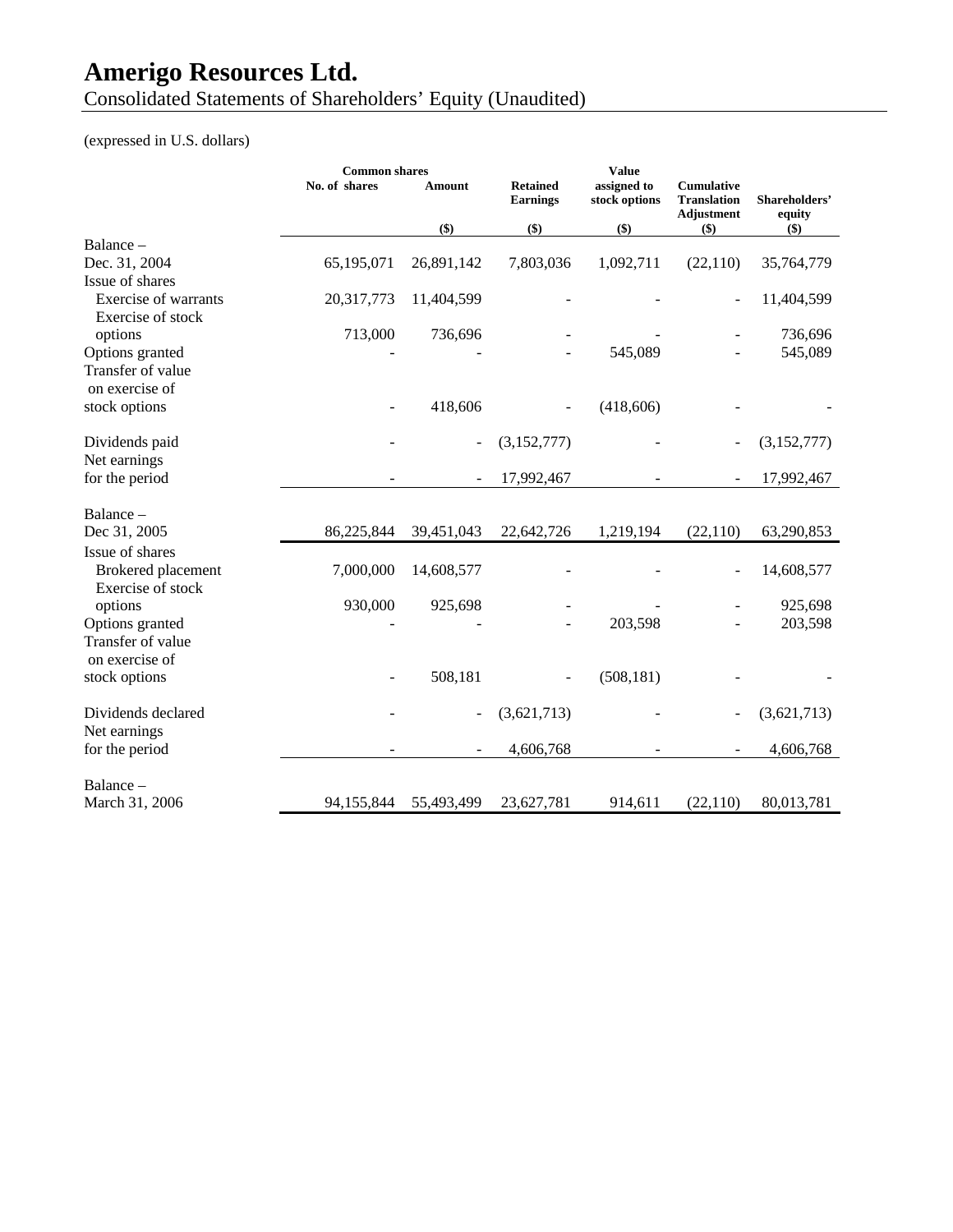#### **1 Significant accounting policies**

The financial statements of Amerigo Resources Ltd. ("Amerigo") together with its subsidiaries (the "Company") have been prepared in accordance with Canadian Generally Accepted Accounting Principles for interim financial statements and therefore do not include all of the information and notes required for annual financial statements. These interim financial statements and notes thereto should be read in conjunction with Amerigo's audited financial statements for the year ended December 31, 2005.

Certain comparative figures have been reclassified to conform to the basis of presentation adopted in the current period.

### **2 Mineral property, plant and equipment**

|                                          | March 31,<br>2006<br>\$ | December 31,<br>2005<br>S |
|------------------------------------------|-------------------------|---------------------------|
| Plant and infrastructure                 | 24,224,921              | 24,224,921                |
| Machinery and equipment and other assets | 37,659,689              | 30,861,640                |
|                                          | 61,884,610              | 55,086,561                |
| Accumulated depreciation                 | (2,758,171)             | (2,360,961)               |
|                                          | 59,126,439              | 52,725,600                |

#### **3 Contractual rights**

At the time of the acquisition of MVC, Amerigo assigned the excess of the purchase price over the fair value of the tangible assets acquired to the MVC and Codelco contract for the processing of tailings from the El Teniente mine. The value of this contractual right was determined to be \$8,029,185. A future income tax liability of \$1,364,961 was recorded in connection with the contractual rights at which time the value of the rights was increased to \$9,394,146. The contract right and the associated future income tax liability are amortized using the unit of production method.

|                          | March 31,<br><b>2006</b> | December 31,<br>2005 |
|--------------------------|--------------------------|----------------------|
| Contractual rights       | 9,394,146                | 9,394,146            |
| Accumulated amortization | (1,210,763)              | (1,089,063)          |
|                          | 8,183,383                | 8,305,083            |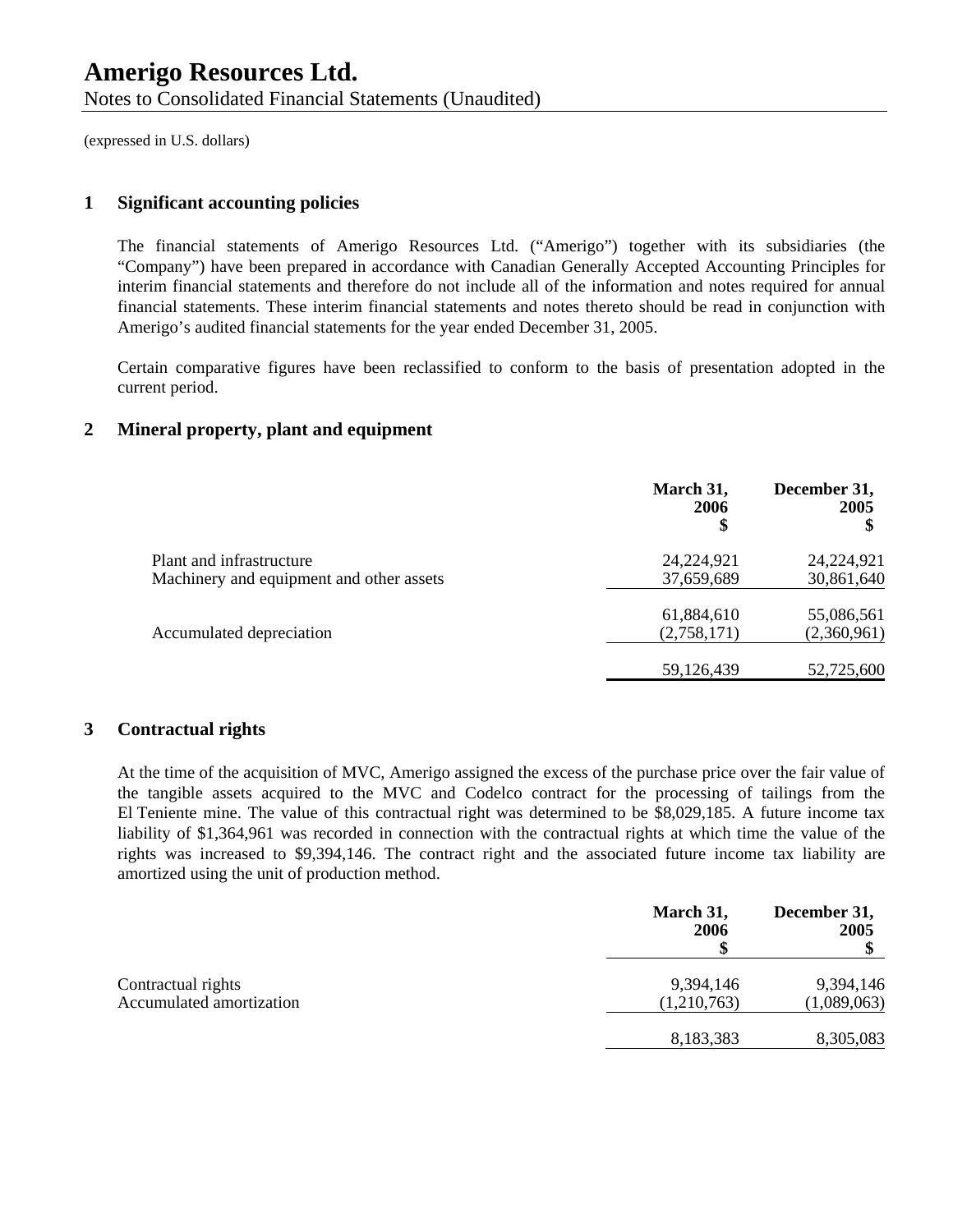Notes to Consolidated Financial Statements (Unaudited)

(expressed in U.S. dollars)

#### **4 Related party transactions**

a) Minority Interest

Amerigo holds its interest in MVC through its subsidiary Amerigo International Holdings Corp. ("Amerigo International"). Amerigo International is controlled by Amerigo and is a wholly-owned subsidiary, except for certain outstanding Class A shares which are shown on Amerigo's Balance Sheet as Minority Interest at their book value of \$1,000. The Class A shares are owned indirectly by associates of a director of the Company and by a director of the Company and an associate.

The holders of the Class A shares are not entitled to any dividend or to other participation in the profits of Amerigo International, except for a total royalty dividend calculated as follows:

- \$0.01 for each pound of copper equivalent produced by MVC or any successor entity to MVC if the price of copper is under \$0.80, or
- \$0.015 for each pound of copper equivalent produced by MVC or any successor entity to MVC if the price of copper is \$0.80 or more.

During the three months ended March 31, 2006, a royalty dividend of \$127,580 was paid or accrued to the Amerigo International Class A shareholders on the basis described above. The royalty dividend is shown as Minority Interest in the Consolidated Statement of Operations. At March 31, 2006, \$47,156 of this amount was payable.

b) Management fees

During the three months ended March 31, 2006, the Company paid or accrued \$267,748 in management fees to certain directors and officers of Amerigo. Included in management fees are bonus payments of \$210,804 to senior management.

c) Directors fees and remuneration to officers

During the three months ended March 31, 2006, Amerigo paid or accrued \$49,907 in directors' fees and directors' expenses to independent directors and \$27,863 in consulting fees to certain officers of Amerigo. Directors' fees and consulting fees to officers are categorized as Salaries, Consulting and Professional Fees in the Amerigo's consolidated financial statements.

At March 31, 2006 one of Amerigo's officers acted as an officer and another as a director of Nikos Explorations Ltd. ("Nikos"), a company to which Amerigo sold its Canadian mineral properties in fiscal 2004. At the time of the disposition of mineral properties to Nikos, none of Amerigo's officers or directors of Amerigo served as directors or officers of Nikos.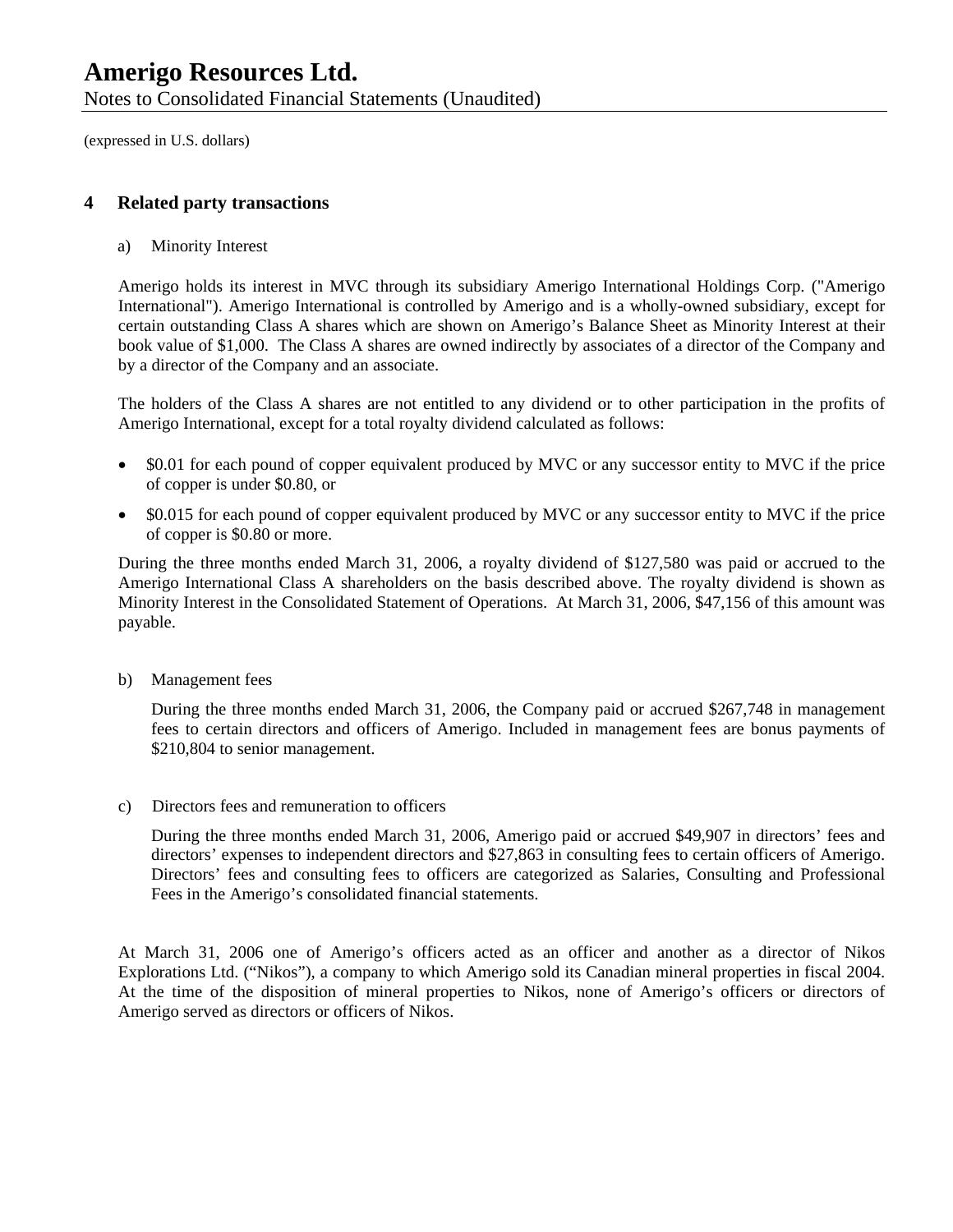Notes to Consolidated Financial Statements (Unaudited)

(expressed in U.S. dollars)

#### **5 Capital stock**

Authorized – Unlimited common shares without par value.

#### **a) Summary of capital stock issued in the period**

On March 17, 2006, Amerigo closed a financing of 7,000,000 of its common shares at the price of Cdn\$2.60 per share by way of a bought deal offering under a short form prospectus to raise gross proceeds, before expenses and underwriters' fees, of Cdn\$18,200,000 (\$15,763,020). In connection with the financing, Amerigo incurred share issuance costs of \$1,154,443. The net proceeds from this offering of \$14,608,577 will be used to fund ongoing corporate development and for general corporate purposes.

During the three months ended March 31, 2006, Amerigo received \$925,698 from the exercise of 930,000 stock options at exercise prices ranging from Cdn\$0.36 to Cdn\$1.77 per stock option.

#### **b) Stock options**

#### **Stock option plan**

Amerigo established a stock option plan (the "Plan") on April 2, 2003. Amerigo's Board of Directors (the "Board") administers the Plan, whereby it may from time to time grant options to purchase common shares of Amerigo to directors, officers, key employees and certain other persons who provide services to the Company. In accordance with the current terms and provisions of the Plan, the maximum aggregate number of common shares issuable under the Plan must not exceed 5,194,569 and the aggregate number of common shares reserved for issuance to any one person under the Plan in any 12-month period must not exceed 5% of Amerigo's outstanding common shares, on a non-diluted basis. The exercise price of an option is determined by the Board and shall be no less than the closing price of Amerigo's common shares on the Exchange on the day preceding the date of grant, less the maximum discount permitted by the policies of the Exchange, subject to the minimum exercise price per common share permitted by the Exchange. Options must be exercised within a five-year period from the date of grant. Vesting periods are determined by the Board.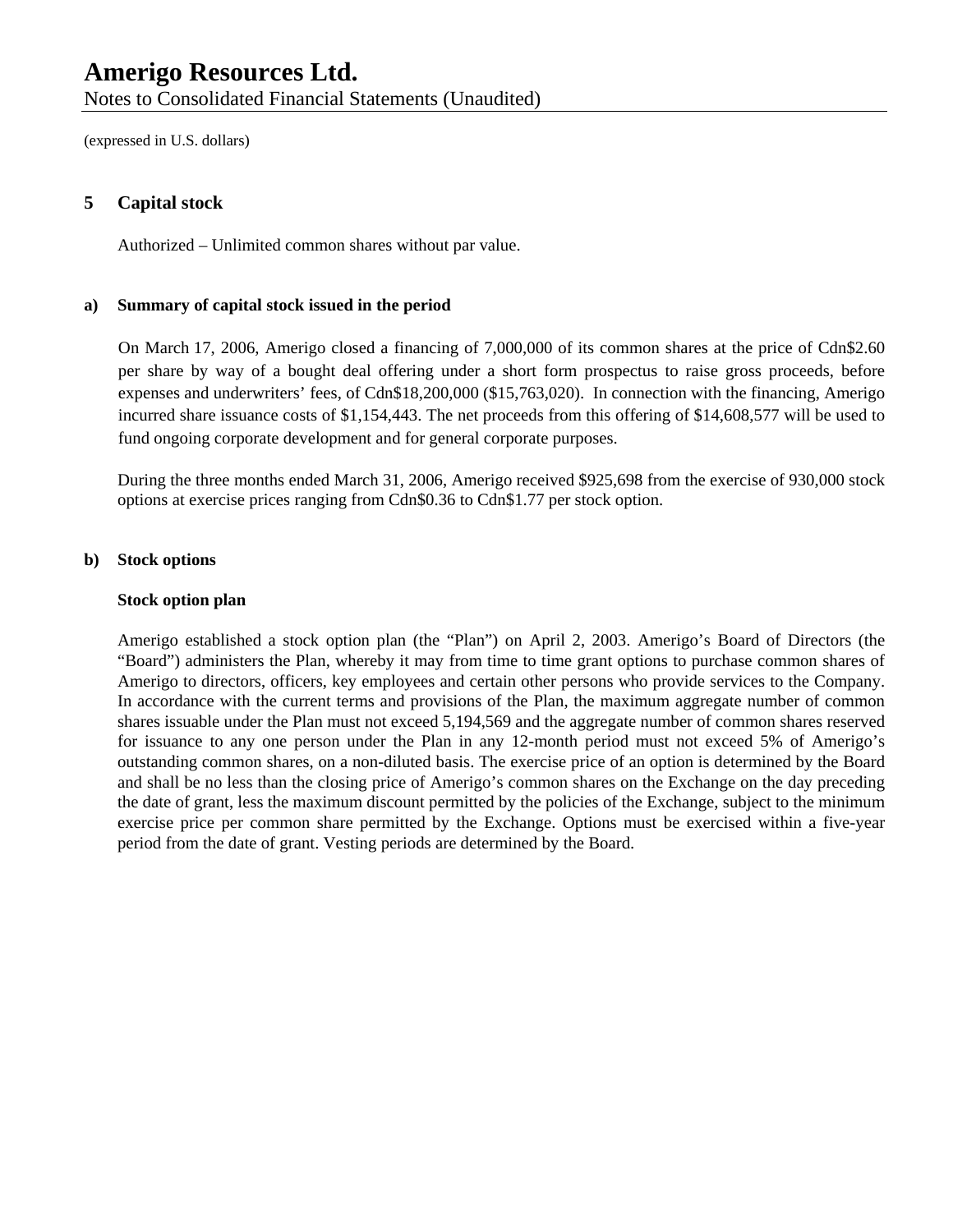A summary of Amerigo's stock options at March 31, 2006 and December 31, 2005 and the changes for the three and twelve month periods ending on those dates is presented below:

|                                                   | Three months ended<br><b>March 31, 2006</b> |                                                   |                                     | <b>Twelve months ended</b><br><b>December 31, 2005</b> |
|---------------------------------------------------|---------------------------------------------|---------------------------------------------------|-------------------------------------|--------------------------------------------------------|
|                                                   | Outstanding<br>options                      | Weighted<br>average<br>exercise<br>price<br>Cdn\$ | Outstanding<br>options              | Weighted<br>average<br>exercise<br>price<br>Cdn\$      |
| Balance – start of period<br>Granted<br>Exercised | 2,297,000<br>1,335,000<br>(930,000)         | 1.39<br>2.71<br>1.15                              | 1,675,000<br>1,335,000<br>(713,000) | 1.14<br>1.62<br>1.24                                   |
| Balance – end of period                           | 2,702,000                                   | 2.12                                              | 2,297,000                           | 1.39                                                   |

On February 21, 2006 Amerigo granted stock options to purchase an aggregate of 1,335,000 common shares to directors, officers and employees of the Company, with an exercise price of Cdn\$2.71 per share, expiring on February 21, 2011. The options vest in four equal quarterly instalments, on March 31, June 30, September 30 and December 31, 2006. For the options vested on March 31, 2006 Amerigo recorded a stock-based compensation of \$203,598.

#### **Value assigned to stock options**

|                                                                   | <b>March 31, 2006</b> | <b>December 31, 2005</b> |
|-------------------------------------------------------------------|-----------------------|--------------------------|
| Balance – beginning of period                                     | 1,219,194             | 1,092,711                |
| Options granted<br>Transfer to capital stock on exercise of stock | 203,598               | 545,089                  |
| options                                                           | (508,181)             | (418,606)                |
| Balance – end of period                                           | 914,611               | 1,219,194                |

The Company estimated that the weighted average fair value of the options granted in February 2006 was Cdn\$0.71 per option by using the Black-Scholes Option Pricing Model with the following weighted average assumptions:

| Expected dividend yield         | 3.3%    |
|---------------------------------|---------|
| Expected stock price volatility | 33.1%   |
| Risk-free interest rate         | 4.05%   |
| Expected life of options        | 5 years |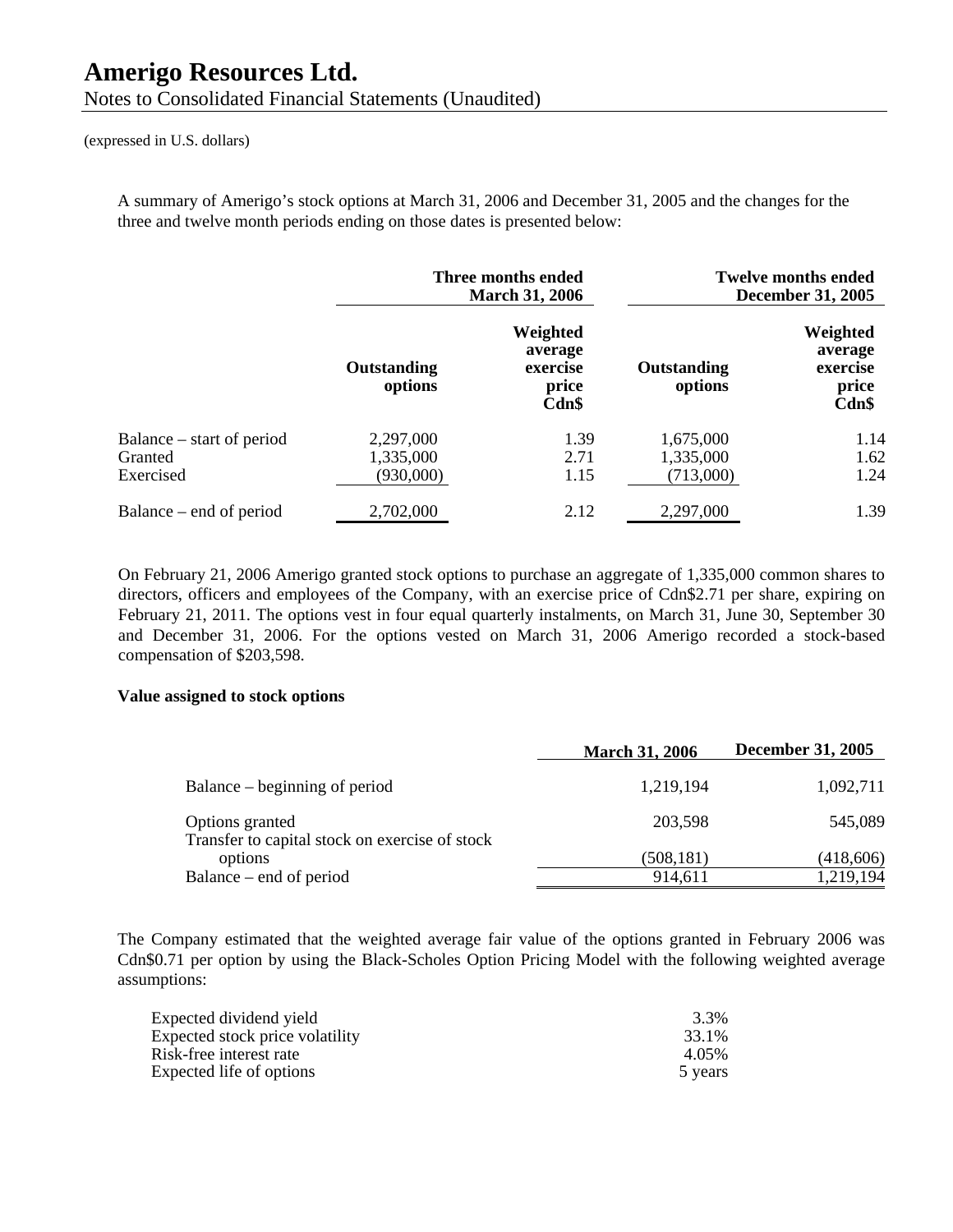The Company estimated that the weighted average fair value of the options granted in August 2005 was \$0.27 per option by using the Black-Scholes Option Pricing Model with the following weighted average assumptions:

| Expected dividend yield         | 5.1%    |
|---------------------------------|---------|
| Expected stock price volatility | 30.7%   |
| Risk-free interest rate         | 3.4%    |
| Expected life of options        | 5 years |

The Company estimated that the weighted average fair value of the options granted in January 2005 was \$0.43 per option by using the Black-Scholes Option Pricing Model with the following weighted average assumptions:

| Expected dividend yield         | $0\%$   |
|---------------------------------|---------|
| Expected stock price volatility | 29.3%   |
| Risk-free interest rate         | 3.08%   |
| Expected life of options        | 5 years |

The following stock options were outstanding and exercisable as at March 31, 2006:

| Range of<br>exercise<br>prices<br>Cdn\$ | <b>Number</b><br>exercisable | Weighted<br>average<br>remaining<br>contractual life | Weighted<br>average exercise<br>price<br>Cdn\$ |
|-----------------------------------------|------------------------------|------------------------------------------------------|------------------------------------------------|
| 1.23 to 2.71                            | 1,700,750                    | 4.15 years                                           | 2.12                                           |

#### **c) Dividends**

On February 14, 2006 Amerigo declared an interim dividend of Cdn\$0.045 per share to shareholders of record as of March 31, 2006, for a total of \$3,621,713, paid on April 7, 2006.

#### **6 El Teniente Royalty**

MVC has a contract with Codelco through at least 2021 to process the tailings from the El Teniente mine in Chile. MVC pays a royalty on copper produced by MVC to Codelco – El Teniente based on a formula that considers both the price of copper and the copper content in the tailings. No royalties are payable if the copper price is below \$0.80 per pound (for copper content in tailings between 0.09% and 0.1499%); if the copper price is between \$0.80 and \$0.95 the royalty varies on a sliding scale from 0 to 10%; if the copper price is between \$0.95 and \$1.30 the royalty is 10%; and if the copper price is \$1.30 or higher, the maximum royalty of 13.5% is payable.